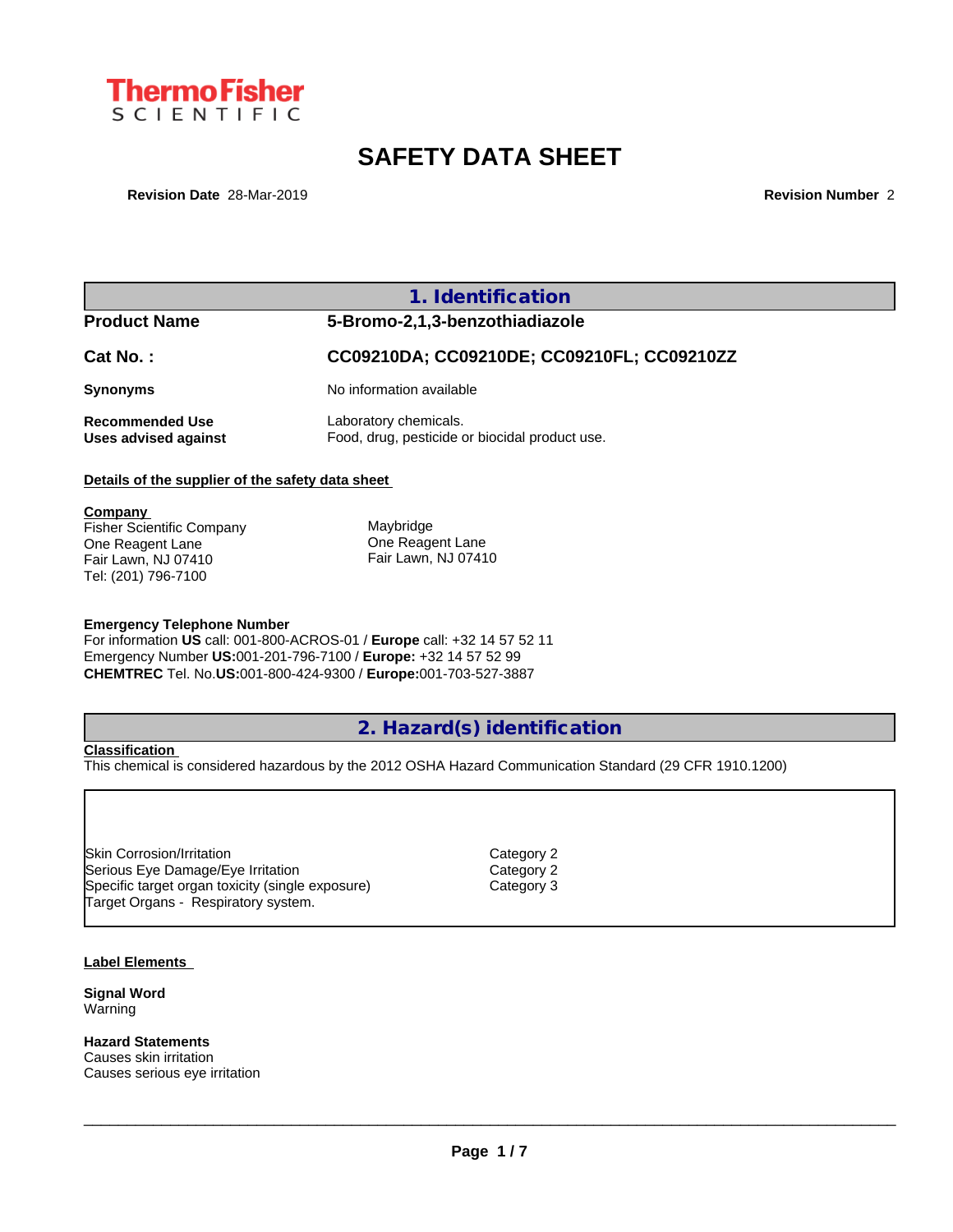May cause respiratory irritation



# **Precautionary Statements**

**Prevention**

Wash face, hands and any exposed skin thoroughly after handling

Wear protective gloves/protective clothing/eye protection/face protection

Avoid breathing dust/fume/gas/mist/vapors/spray

Use only outdoors or in a well-ventilated area

## **Inhalation**

IF INHALED: Remove victim to fresh air and keep at rest in a position comfortable for breathing

Call a POISON CENTER or doctor/physician if you feel unwell

## **Skin**

IF ON SKIN: Wash with plenty of soap and water

If skin irritation occurs: Get medical advice/attention

Take off contaminated clothing and wash before reuse

## **Eyes**

IF IN EYES: Rinse cautiously with water for several minutes. Remove contact lenses, if present and easy to do. Continue rinsing If eye irritation persists: Get medical advice/attention

 $\_$  ,  $\_$  ,  $\_$  ,  $\_$  ,  $\_$  ,  $\_$  ,  $\_$  ,  $\_$  ,  $\_$  ,  $\_$  ,  $\_$  ,  $\_$  ,  $\_$  ,  $\_$  ,  $\_$  ,  $\_$  ,  $\_$  ,  $\_$  ,  $\_$  ,  $\_$  ,  $\_$  ,  $\_$  ,  $\_$  ,  $\_$  ,  $\_$  ,  $\_$  ,  $\_$  ,  $\_$  ,  $\_$  ,  $\_$  ,  $\_$  ,  $\_$  ,  $\_$  ,  $\_$  ,  $\_$  ,  $\_$  ,  $\_$  ,

## **Storage**

Store in a well-ventilated place. Keep container tightly closed

## Store locked up

## **Disposal**

Dispose of contents/container to an approved waste disposal plant

### **Hazards not otherwise classified (HNOC)**

None identified

## **3. Composition/Information on Ingredients**

| <b>Component</b>                       |                                                                                                                      | <b>CAS-No</b>                          | Weight %<br>97 |  |  |  |  |
|----------------------------------------|----------------------------------------------------------------------------------------------------------------------|----------------------------------------|----------------|--|--|--|--|
| 5-Bromo-2,1,3-benzothiadiazole         |                                                                                                                      | 1753-75-9                              |                |  |  |  |  |
|                                        |                                                                                                                      |                                        |                |  |  |  |  |
|                                        |                                                                                                                      | 4. First-aid measures                  |                |  |  |  |  |
| <b>General Advice</b>                  |                                                                                                                      | If symptoms persist, call a physician. |                |  |  |  |  |
| <b>Eye Contact</b>                     | Rinse immediately with plenty of water, also under the eyelids, for at least 15 minutes. Get<br>medical attention.   |                                        |                |  |  |  |  |
| <b>Skin Contact</b>                    | Wash off immediately with plenty of water for at least 15 minutes. If skin irritation persists,<br>call a physician. |                                        |                |  |  |  |  |
| <b>Inhalation</b>                      | Remove to fresh air. If not breathing, give artificial respiration. Get medical attention if<br>symptoms occur.      |                                        |                |  |  |  |  |
| Ingestion                              | Clean mouth with water and drink afterwards plenty of water. Get medical attention if<br>symptoms occur.             |                                        |                |  |  |  |  |
| Most important symptoms and<br>effects |                                                                                                                      | None reasonably foreseeable.           |                |  |  |  |  |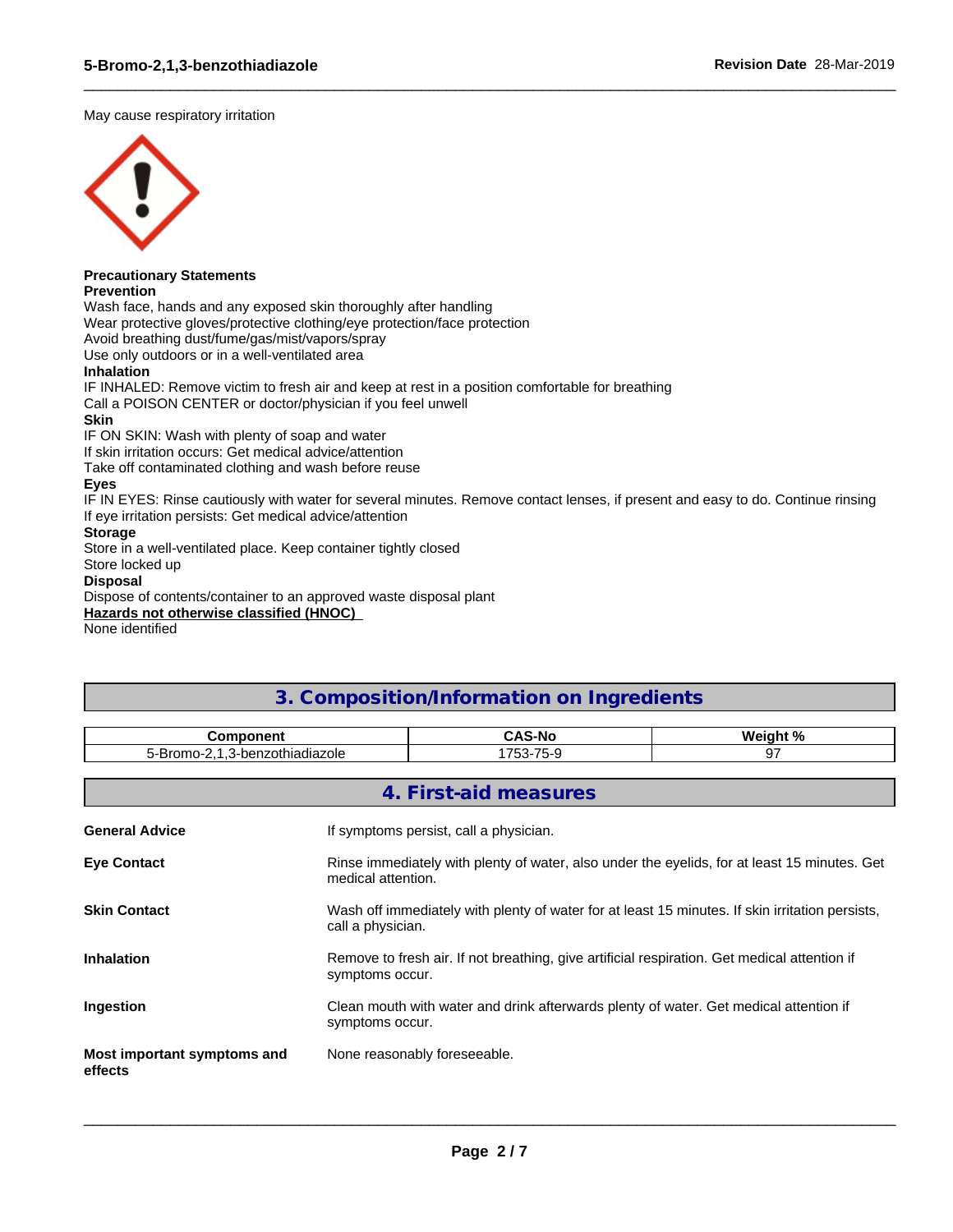### **Notes to Physician** Treat symptomatically

## **5. Fire-fighting measures**

 $\_$  ,  $\_$  ,  $\_$  ,  $\_$  ,  $\_$  ,  $\_$  ,  $\_$  ,  $\_$  ,  $\_$  ,  $\_$  ,  $\_$  ,  $\_$  ,  $\_$  ,  $\_$  ,  $\_$  ,  $\_$  ,  $\_$  ,  $\_$  ,  $\_$  ,  $\_$  ,  $\_$  ,  $\_$  ,  $\_$  ,  $\_$  ,  $\_$  ,  $\_$  ,  $\_$  ,  $\_$  ,  $\_$  ,  $\_$  ,  $\_$  ,  $\_$  ,  $\_$  ,  $\_$  ,  $\_$  ,  $\_$  ,  $\_$  ,

**Suitable Extinguishing Media** Water spray. Carbon dioxide (CO 2). Dry chemical. Chemical foam.

| Unsuitable Extinguishing Media                             | No information available                             |  |
|------------------------------------------------------------|------------------------------------------------------|--|
| <b>Flash Point</b><br>Method -                             | No information available<br>No information available |  |
| <b>Autoignition Temperature</b><br><b>Explosion Limits</b> | No information available                             |  |
| <b>Upper</b>                                               | No data available                                    |  |
| Lower                                                      | No data available                                    |  |
| Sensitivity to Mechanical Impact No information available  |                                                      |  |
| <b>Sensitivity to Static Discharge</b>                     | No information available                             |  |

### **Specific Hazards Arising from the Chemical**

Keep product and empty container away from heat and sources of ignition.

### **Hazardous Combustion Products**

Nitrogen oxides (NOx). Carbon monoxide (CO). Carbon dioxide (CO<sub>2</sub>). Hydrogen halides. Sulfur oxides. Bromine.

## **Protective Equipment and Precautions for Firefighters**

As in any fire, wear self-contained breathing apparatus pressure-demand, MSHA/NIOSH (approved or equivalent) and full protective gear.

| <b>NFPA</b><br><b>Health</b><br>$\overline{2}$ | <b>Flammability</b>                                                                                                                                      | <b>Instability</b><br>0                                                                                                                         | <b>Physical hazards</b><br>N/A                                                                                                                                                         |
|------------------------------------------------|----------------------------------------------------------------------------------------------------------------------------------------------------------|-------------------------------------------------------------------------------------------------------------------------------------------------|----------------------------------------------------------------------------------------------------------------------------------------------------------------------------------------|
|                                                | 6. Accidental release measures                                                                                                                           |                                                                                                                                                 |                                                                                                                                                                                        |
| <b>Personal Precautions</b>                    | formation.                                                                                                                                               |                                                                                                                                                 | Ensure adequate ventilation. Use personal protective equipment as required. Avoid dust                                                                                                 |
| <b>Environmental Precautions</b>               | Information.                                                                                                                                             | Should not be released into the environment. See Section 12 for additional Ecological                                                           |                                                                                                                                                                                        |
| Up                                             | <b>Methods for Containment and Clean</b> Sweep up and shovel into suitable containers for disposal. Keep in suitable, closed<br>containers for disposal. |                                                                                                                                                 |                                                                                                                                                                                        |
|                                                | 7. Handling and storage                                                                                                                                  |                                                                                                                                                 |                                                                                                                                                                                        |
| <b>Handling</b>                                |                                                                                                                                                          |                                                                                                                                                 | Wear personal protective equipment/face protection. Ensure adequate ventilation. Do not<br>get in eyes, on skin, or on clothing. Avoid ingestion and inhalation. Avoid dust formation. |
| <b>Storage</b>                                 |                                                                                                                                                          | Keep in a dry, cool and well-ventilated place. Keep container tightly closed.                                                                   |                                                                                                                                                                                        |
|                                                | 8. Exposure controls / personal protection                                                                                                               |                                                                                                                                                 |                                                                                                                                                                                        |
| <b>Exposure Guidelines</b>                     |                                                                                                                                                          | This product does not contain any hazardous materials with occupational exposure<br>limitsestablished by the region specific regulatory bodies. |                                                                                                                                                                                        |
| <b>Engineering Measures</b>                    |                                                                                                                                                          | and safety showers are close to the workstation location.                                                                                       | Ensure adequate ventilation, especially in confined areas. Ensure that eyewash stations                                                                                                |
| <b>Personal Protective Equipment</b>           |                                                                                                                                                          |                                                                                                                                                 |                                                                                                                                                                                        |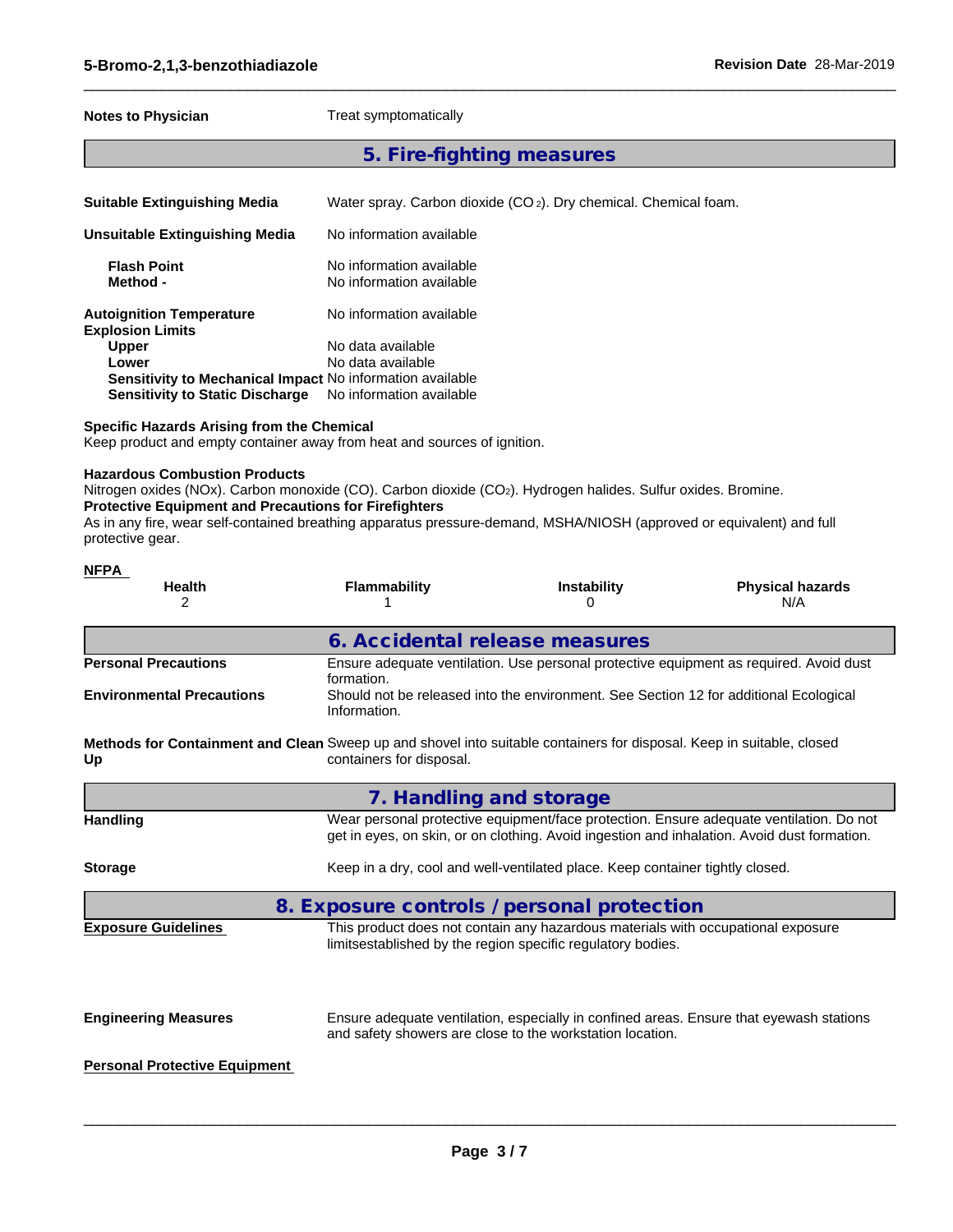**Component Information**

| <b>Eye/face Protection</b>    | Wear appropriate protective eyeglasses or chemical safety goggles as described by<br>OSHA's eye and face protection regulations in 29 CFR 1910.133 or European Standard<br>EN166.                                                                       |
|-------------------------------|---------------------------------------------------------------------------------------------------------------------------------------------------------------------------------------------------------------------------------------------------------|
| Skin and body protection      | Wear appropriate protective gloves and clothing to prevent skin exposure.                                                                                                                                                                               |
| <b>Respiratory Protection</b> | Follow the OSHA respirator regulations found in 29 CFR 1910.134 or European Standard<br>EN 149. Use a NIOSH/MSHA or European Standard EN 149 approved respirator if<br>exposure limits are exceeded or if irritation or other symptoms are experienced. |
| <b>Hygiene Measures</b>       | Handle in accordance with good industrial hygiene and safety practice.                                                                                                                                                                                  |

 $\_$  ,  $\_$  ,  $\_$  ,  $\_$  ,  $\_$  ,  $\_$  ,  $\_$  ,  $\_$  ,  $\_$  ,  $\_$  ,  $\_$  ,  $\_$  ,  $\_$  ,  $\_$  ,  $\_$  ,  $\_$  ,  $\_$  ,  $\_$  ,  $\_$  ,  $\_$  ,  $\_$  ,  $\_$  ,  $\_$  ,  $\_$  ,  $\_$  ,  $\_$  ,  $\_$  ,  $\_$  ,  $\_$  ,  $\_$  ,  $\_$  ,  $\_$  ,  $\_$  ,  $\_$  ,  $\_$  ,  $\_$  ,  $\_$  ,

**9. Physical and chemical properties**

| <b>Physical State</b>                         | Solid                       |
|-----------------------------------------------|-----------------------------|
| Appearance                                    | Orange                      |
| Odor                                          | No information available    |
| <b>Odor Threshold</b>                         | No information available    |
| рH                                            | No information available    |
| <b>Melting Point/Range</b>                    | 59 - 60 °C / 138.2 - 140 °F |
| <b>Boiling Point/Range</b>                    | No information available    |
| <b>Flash Point</b>                            | No information available    |
| <b>Evaporation Rate</b>                       | Not applicable              |
| Flammability (solid,gas)                      | No information available    |
| <b>Flammability or explosive limits</b>       |                             |
| <b>Upper</b>                                  | No data available           |
| Lower                                         | No data available           |
| <b>Vapor Pressure</b>                         | No information available    |
| <b>Vapor Density</b>                          | Not applicable              |
| <b>Specific Gravity</b>                       | No information available    |
| <b>Solubility</b>                             | No information available    |
| <b>Partition coefficient; n-octanol/water</b> | No data available           |
| <b>Autoignition Temperature</b>               | No information available    |
| <b>Decomposition Temperature</b>              | No information available    |
| <b>Viscosity</b>                              | Not applicable              |
| <b>Molecular Formula</b>                      | C6 H3 Br N2 S               |
| <b>Molecular Weight</b>                       | 215.07                      |

**10. Stability and reactivity**

| <b>Reactive Hazard</b>          | None known, based on information available                                                                                                      |
|---------------------------------|-------------------------------------------------------------------------------------------------------------------------------------------------|
| <b>Stability</b>                | Stable under normal conditions.                                                                                                                 |
| <b>Conditions to Avoid</b>      | Incompatible products.                                                                                                                          |
| <b>Incompatible Materials</b>   | Acids, Bases, Acid chlorides, Reducing Agent                                                                                                    |
|                                 | Hazardous Decomposition Products Nitrogen oxides (NOx), Carbon monoxide (CO), Carbon dioxide (CO2), Hydrogen halides,<br>Sulfur oxides, Bromine |
| <b>Hazardous Polymerization</b> | No information available.                                                                                                                       |
| <b>Hazardous Reactions</b>      | None under normal processing.                                                                                                                   |
|                                 | 11. Toxicological information                                                                                                                   |
| <b>Acute Toxicity</b>           |                                                                                                                                                 |
| <b>Product Information</b>      | No acute toxicity information is available for this product                                                                                     |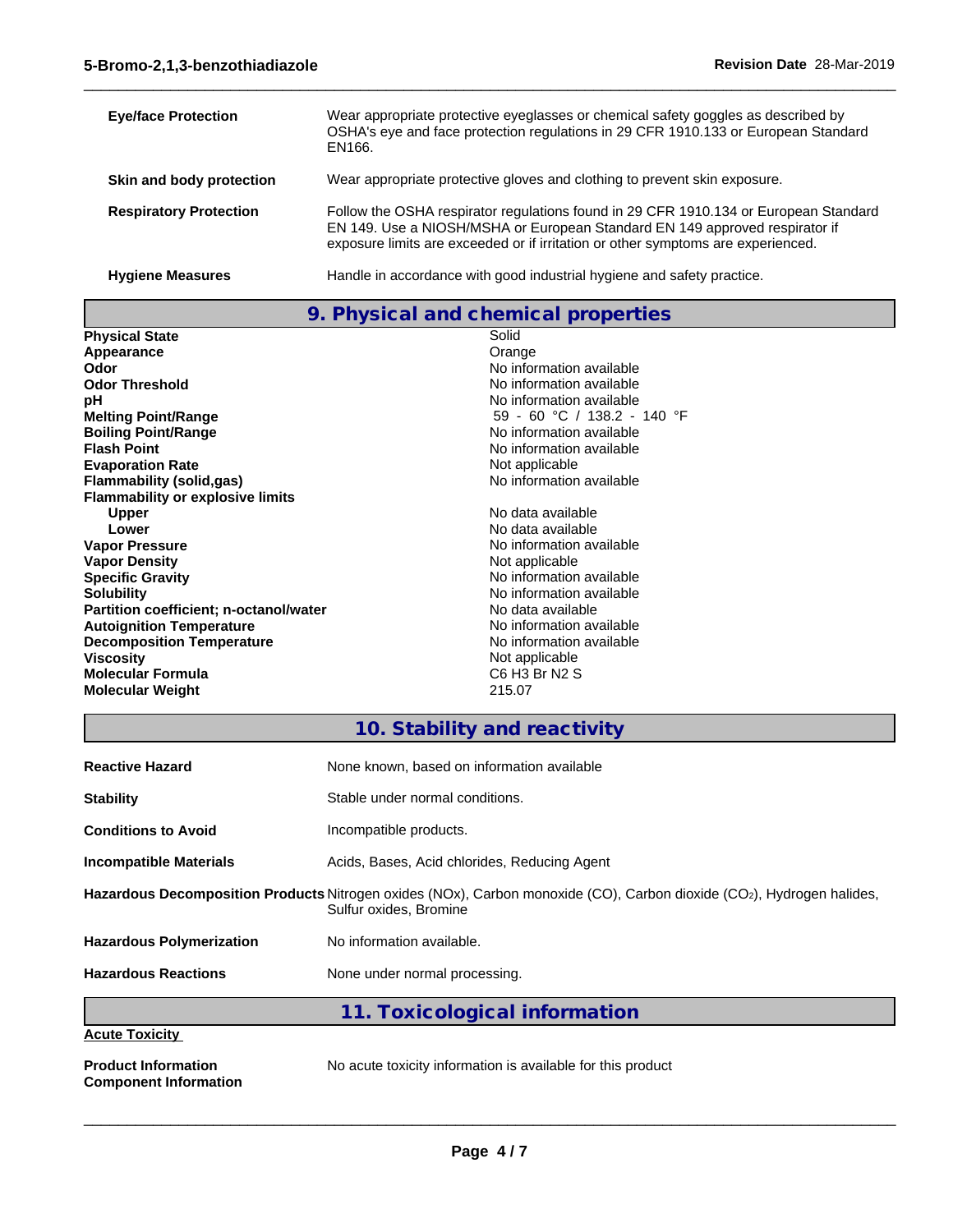| <b>Toxicologically Synergistic</b><br><b>Products</b>                                      |               | No information available               |                            |                                                                                          |             |               |  |  |  |  |
|--------------------------------------------------------------------------------------------|---------------|----------------------------------------|----------------------------|------------------------------------------------------------------------------------------|-------------|---------------|--|--|--|--|
| Delayed and immediate effects as well as chronic effects from short and long-term exposure |               |                                        |                            |                                                                                          |             |               |  |  |  |  |
| <b>Irritation</b>                                                                          |               |                                        | No information available   |                                                                                          |             |               |  |  |  |  |
| <b>Sensitization</b>                                                                       |               | No information available               |                            |                                                                                          |             |               |  |  |  |  |
| Carcinogenicity                                                                            |               |                                        |                            | The table below indicates whether each agency has listed any ingredient as a carcinogen. |             |               |  |  |  |  |
| Component                                                                                  | <b>CAS-No</b> | <b>IARC</b>                            | <b>NTP</b>                 | <b>ACGIH</b>                                                                             | <b>OSHA</b> | <b>Mexico</b> |  |  |  |  |
| 5-Bromo-2,1,3-benzot<br>hiadiazole                                                         | 1753-75-9     | Not listed                             | Not listed                 | Not listed                                                                               | Not listed  | Not listed    |  |  |  |  |
| <b>Mutagenic Effects</b>                                                                   |               | No information available               |                            |                                                                                          |             |               |  |  |  |  |
| <b>Reproductive Effects</b>                                                                |               | No information available.              |                            |                                                                                          |             |               |  |  |  |  |
| <b>Developmental Effects</b>                                                               |               | No information available.              |                            |                                                                                          |             |               |  |  |  |  |
| <b>Teratogenicity</b>                                                                      |               | No information available.              |                            |                                                                                          |             |               |  |  |  |  |
| <b>STOT - single exposure</b><br><b>STOT - repeated exposure</b>                           |               | Respiratory system<br>None known       |                            |                                                                                          |             |               |  |  |  |  |
| <b>Aspiration hazard</b>                                                                   |               | No information available               |                            |                                                                                          |             |               |  |  |  |  |
| <b>Symptoms / effects, both acute and No information available</b><br>delayed              |               |                                        |                            |                                                                                          |             |               |  |  |  |  |
| <b>Endocrine Disruptor Information</b>                                                     |               | No information available               |                            |                                                                                          |             |               |  |  |  |  |
| <b>Other Adverse Effects</b>                                                               |               |                                        |                            | The toxicological properties have not been fully investigated.                           |             |               |  |  |  |  |
|                                                                                            |               |                                        | 12. Ecological information |                                                                                          |             |               |  |  |  |  |
| <b>Ecotoxicity</b><br>Do not empty into drains.                                            |               |                                        |                            |                                                                                          |             |               |  |  |  |  |
| <b>Persistence and Degradability</b>                                                       |               | Insoluble in water                     |                            |                                                                                          |             |               |  |  |  |  |
| Black and detect and Associated and                                                        |               | All a characterizations are contracted |                            |                                                                                          |             |               |  |  |  |  |

| Bioaccumulation/ Accumulation | No information available.                                             |
|-------------------------------|-----------------------------------------------------------------------|
| Mobility                      | Is not likely mobile in the environment due its low water solubility. |

**13. Disposal considerations Waste Disposal Methods** Chemical waste generators must determine whether a discarded chemical is classified as a hazardous waste. Chemical waste generators must also consult local, regional, and national hazardous waste regulations to ensure complete and accurate classification.

|                           | 14. Transport information  |
|---------------------------|----------------------------|
| <u>DOT</u><br>TDG<br>IATA | Not regulated              |
|                           | Not regulated              |
|                           | Not regulated              |
| <b>IMDG/IMO</b>           | Not regulated              |
|                           | 15. Regulatory information |

## **United States of America Inventory**

|--|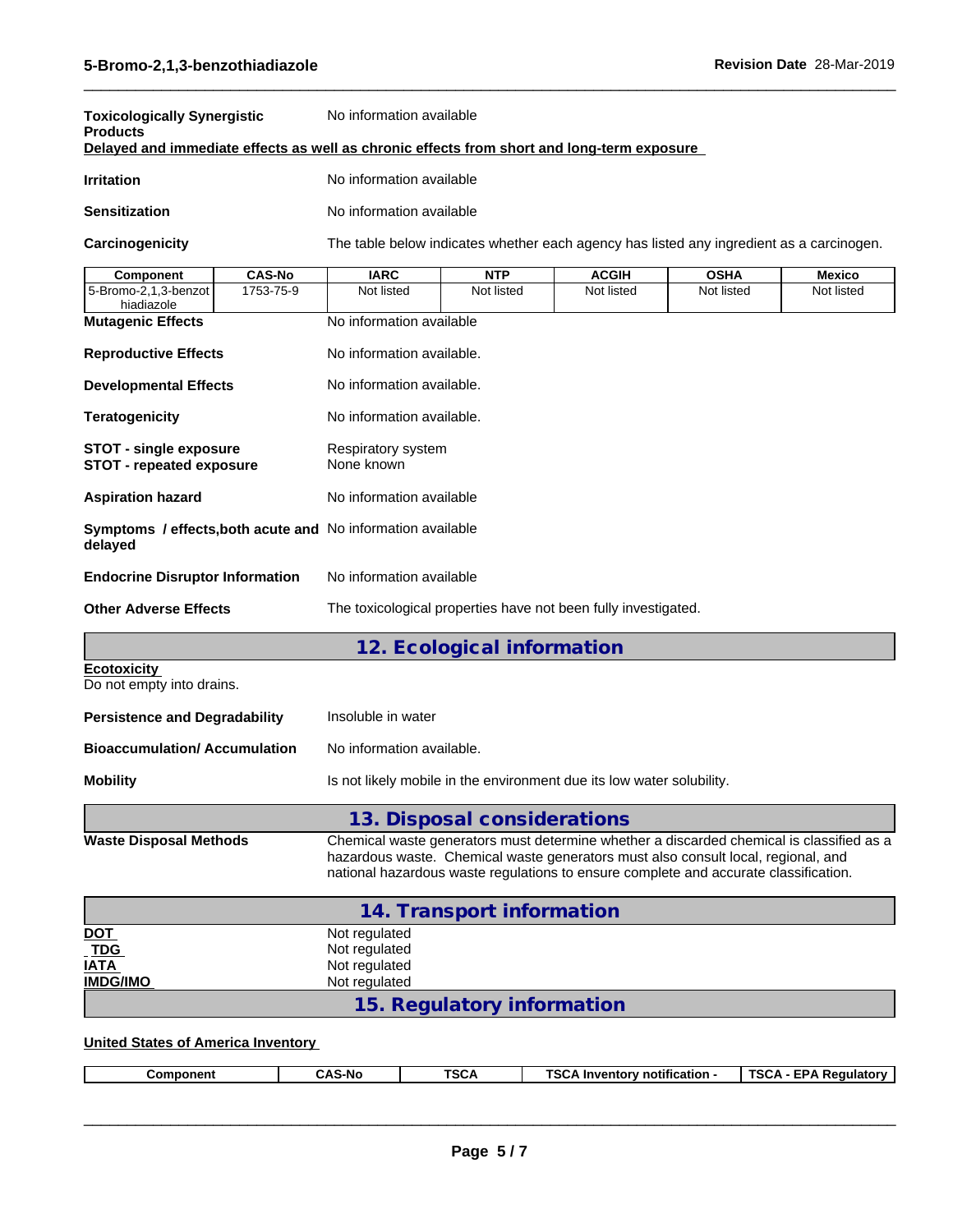|                              |                                                                            | .<br>active<br><br>− ∪<br><br>. | ™lags |
|------------------------------|----------------------------------------------------------------------------|---------------------------------|-------|
| zothiadiazole<br>.omo-<br>∼- | $\rightarrow$ $\rightarrow$<br>7 <sup>2</sup><br>╮<br>--<br>$\overline{ }$ |                                 |       |

 $\_$  ,  $\_$  ,  $\_$  ,  $\_$  ,  $\_$  ,  $\_$  ,  $\_$  ,  $\_$  ,  $\_$  ,  $\_$  ,  $\_$  ,  $\_$  ,  $\_$  ,  $\_$  ,  $\_$  ,  $\_$  ,  $\_$  ,  $\_$  ,  $\_$  ,  $\_$  ,  $\_$  ,  $\_$  ,  $\_$  ,  $\_$  ,  $\_$  ,  $\_$  ,  $\_$  ,  $\_$  ,  $\_$  ,  $\_$  ,  $\_$  ,  $\_$  ,  $\_$  ,  $\_$  ,  $\_$  ,  $\_$  ,  $\_$  ,

## **Legend:**

**TSCA** - Toxic Substances Control Act, (40 CFR Part 710) X - Listed

'-' - Not Listed

**TSCA 12(b)** - Notices of Export Not applicable

#### **International Inventories**

Canada (DSL/NDSL), Europe (EINECS/ELINCS/NLP), Philippines (PICCS), Japan (ENCS), Australia (AICS), China (IECSC), Korea (ECL).

| Component                                                                                                                                  | <b>CAS-No</b>  | <b>DSL</b>               | <b>NDSL</b>                        | <b>EINECS</b>                                               | <b>PICCS</b> | <b>ENCS</b> | <b>AICS</b> | <b>IECSC</b> | <b>KECL</b> |
|--------------------------------------------------------------------------------------------------------------------------------------------|----------------|--------------------------|------------------------------------|-------------------------------------------------------------|--------------|-------------|-------------|--------------|-------------|
| 5-Bromo-2,1,3-benzothiadiazole                                                                                                             | 1753-75-9      |                          |                                    |                                                             |              |             |             |              |             |
| <b>U.S. Federal Regulations</b>                                                                                                            |                |                          |                                    |                                                             |              |             |             |              |             |
| <b>SARA 313</b>                                                                                                                            | Not applicable |                          |                                    |                                                             |              |             |             |              |             |
| SARA 311/312 Hazard Categories                                                                                                             |                |                          | See section 2 for more information |                                                             |              |             |             |              |             |
| <b>CWA (Clean Water Act)</b>                                                                                                               | Not applicable |                          |                                    |                                                             |              |             |             |              |             |
| <b>Clean Air Act</b>                                                                                                                       | Not applicable |                          |                                    |                                                             |              |             |             |              |             |
| <b>OSHA</b> - Occupational Safety and<br><b>Health Administration</b>                                                                      | Not applicable |                          |                                    |                                                             |              |             |             |              |             |
| <b>CERCLA</b>                                                                                                                              | Not applicable |                          |                                    |                                                             |              |             |             |              |             |
| <b>California Proposition 65</b>                                                                                                           |                |                          |                                    | This product does not contain any Proposition 65 chemicals. |              |             |             |              |             |
| <b>U.S. State Right-to-Know</b><br><b>Regulations</b>                                                                                      | Not applicable |                          |                                    |                                                             |              |             |             |              |             |
| <b>U.S. Department of Transportation</b><br>Reportable Quantity (RQ):<br><b>DOT Marine Pollutant</b><br><b>DOT Severe Marine Pollutant</b> | N<br>N<br>N    |                          |                                    |                                                             |              |             |             |              |             |
| <b>U.S. Department of Homeland</b><br><b>Security</b>                                                                                      |                |                          |                                    | This product does not contain any DHS chemicals.            |              |             |             |              |             |
| <b>Other International Regulations</b>                                                                                                     |                |                          |                                    |                                                             |              |             |             |              |             |
| <b>Mexico - Grade</b>                                                                                                                      |                | No information available |                                    |                                                             |              |             |             |              |             |
|                                                                                                                                            |                |                          |                                    |                                                             |              |             |             |              |             |

| 16. Other information                                                                                                                                                 |
|-----------------------------------------------------------------------------------------------------------------------------------------------------------------------|
| <b>Regulatory Affairs</b>                                                                                                                                             |
| Thermo Fisher Scientific                                                                                                                                              |
| Email: EMSDS.RA@thermofisher.com                                                                                                                                      |
| 28-Mar-2019                                                                                                                                                           |
| 28-Mar-2019                                                                                                                                                           |
| This document has been updated to comply with the US OSHA HazCom 2012 Standard<br>replacing the current legislation under 29 CFR 1910.1200 to align with the Globally |
|                                                                                                                                                                       |